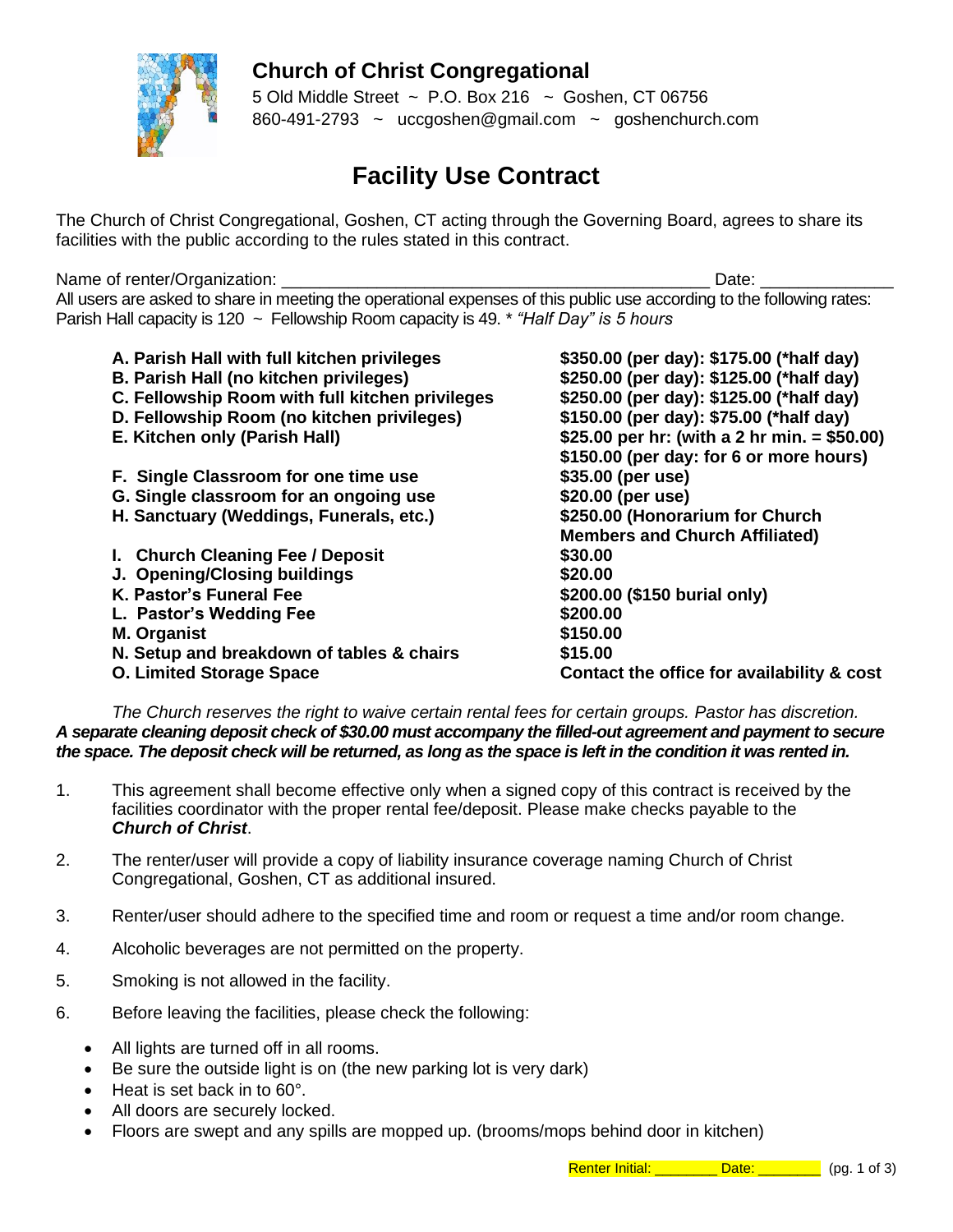- 7. Our classrooms are setup for Sunday School classes. No one should enter these rooms unless your meeting is scheduled in a classroom. Children are not to use hallways without supervision.
- 8. To prevent wall damage, thumb tacks and tape are not permitted.
- 9. Limited small storage space is available for an additional fee. Please contact the office.
- 10. If the kitchen will be or has been utilized, please check the following:
	- Mask wearing is suggested
	- No use of Styrofoam
	- All coffee pots are unplugged
	- Dishwasher is used according to posted instructions
	- All dishes, coffee pots, etc. are washed and put away
	- Sinks are wiped clean
	- Tables, counters and stove are wiped clean
	- All food and beverages are removed
	- All church towels are laundered and returned
	- The floor is swept and, if necessary, mopped
	- All recycling is left clean and ready for pickup in the bins located in the kitchen, Please flatten cardboard boxes and property tie them (string is located in the kitchen). If you do not wish to take the time to properly clean and prepare recyclables, take them home.
	- Please empty all garbage cans (dumpsters are located outside the kitchen, new garbage bags are located in the kitchen)
	- Close all windows
	- Equipment is cleaned and returned to its storage area
	- All tables and chairs are returned to storage in the grill room
	- Anything used from the kitchen is washed properly and returned to storage
	- Nothing should be stored on or left on the grill(s)

## **\*Please report anything that is broken. The facility will be checked after each use.**

Reason for Rental: \_\_\_\_\_\_\_\_\_\_\_\_\_\_\_\_\_\_\_\_\_\_\_\_\_\_\_\_\_\_\_\_\_\_\_\_\_\_\_\_\_\_\_\_\_\_\_\_\_\_\_\_\_\_\_\_\_\_\_\_\_\_\_\_\_\_ \_\_\_\_\_\_\_\_\_\_\_\_\_\_\_\_\_\_\_\_\_\_\_\_\_\_\_\_\_\_\_\_\_\_\_\_\_\_\_\_\_\_\_\_\_\_\_\_\_\_\_\_\_\_\_\_\_\_\_\_\_\_\_\_\_\_\_\_\_\_\_\_

\_\_ Renter(s) will set-up and take down the tables and chairs for our event. (*\*please see N. on page 1 of this form*)

Contact information for people responsible for this event/rental:

Additional contact information can be added to the back of this sheet if needed.